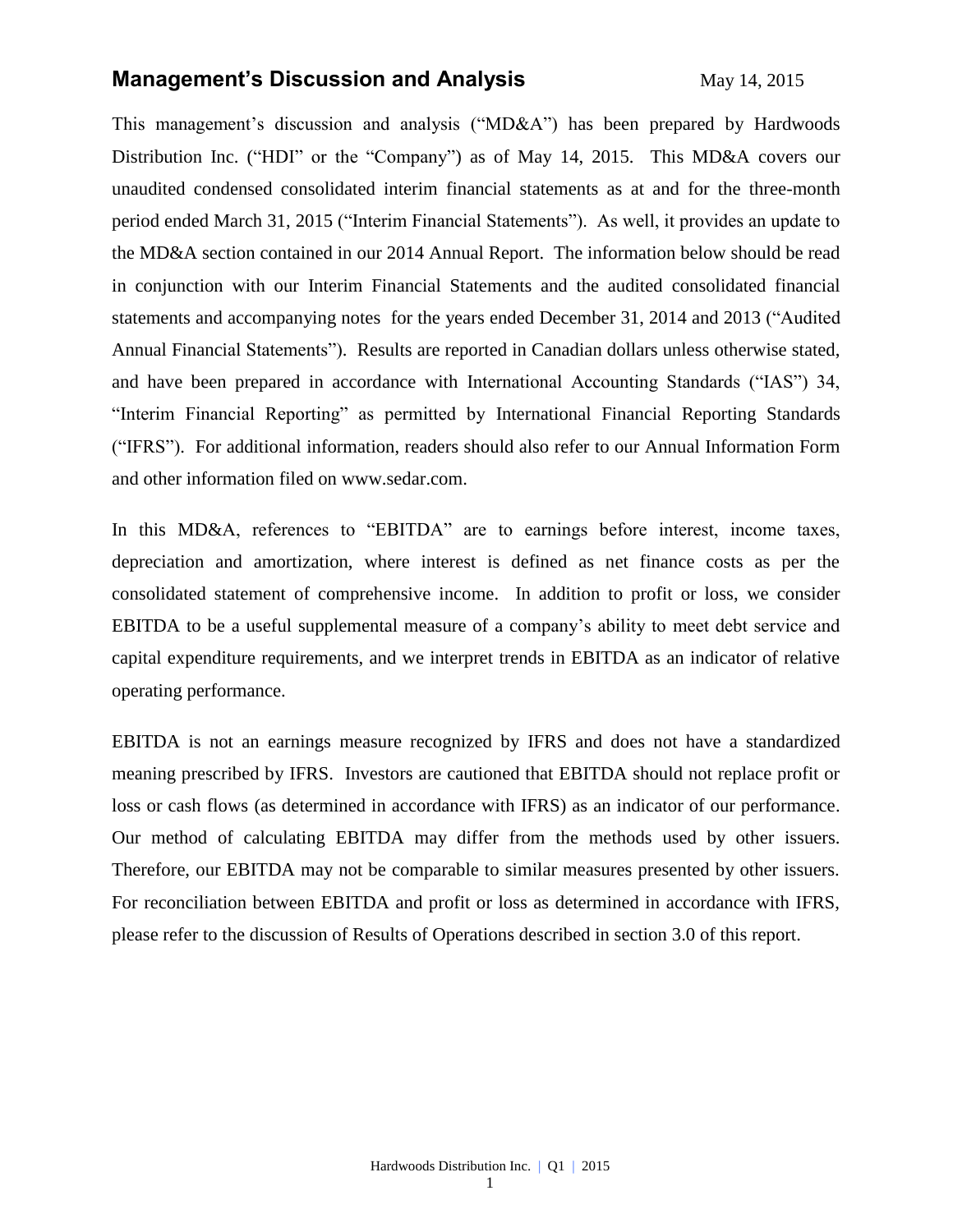

# **Contents**

This MD&A includes the following sections:

- 1.0 Executive Summary
	- 1.1 Overview
	- 1.2 Outlook
- 2.0 Background
	- 2.1 Company Overview
	- 2.2 Business and Industry Overview
- 3.0 Results of Operations
	- 3.1 Three Month Periods Ended March 31, 2015 and March 31, 2014
- 4.0 Quarterly Financial Information and Seasonality
- 5.0 Liquidity and Capital Resources
	- 5.1 Cash Flows from Operating, Investing and Financing Activities
	- 5.2 Working Capital
	- 5.3 Revolving Credit Facilities and Debt Management Strategy
	- 5.4 Contractual Obligations
	- 5.5 Off-Balance Sheet Arrangements
	- 5.6 Financial Instruments
	- 5.7 Share Data
	- 5.8 Dividends
- 6.0 Related Party Transactions
- 7.0 Critical Accounting Estimates and Adoption of Changes in Accounting Policies
	- 7.1 Critical Accounting Estimates
	- 7.2 Adoption of New Accounting Policies
- 8.0 Risks and Uncertainties
- 9.0 Internal Control over Financial Reporting
- 10.0 Note Regarding Forward Looking Information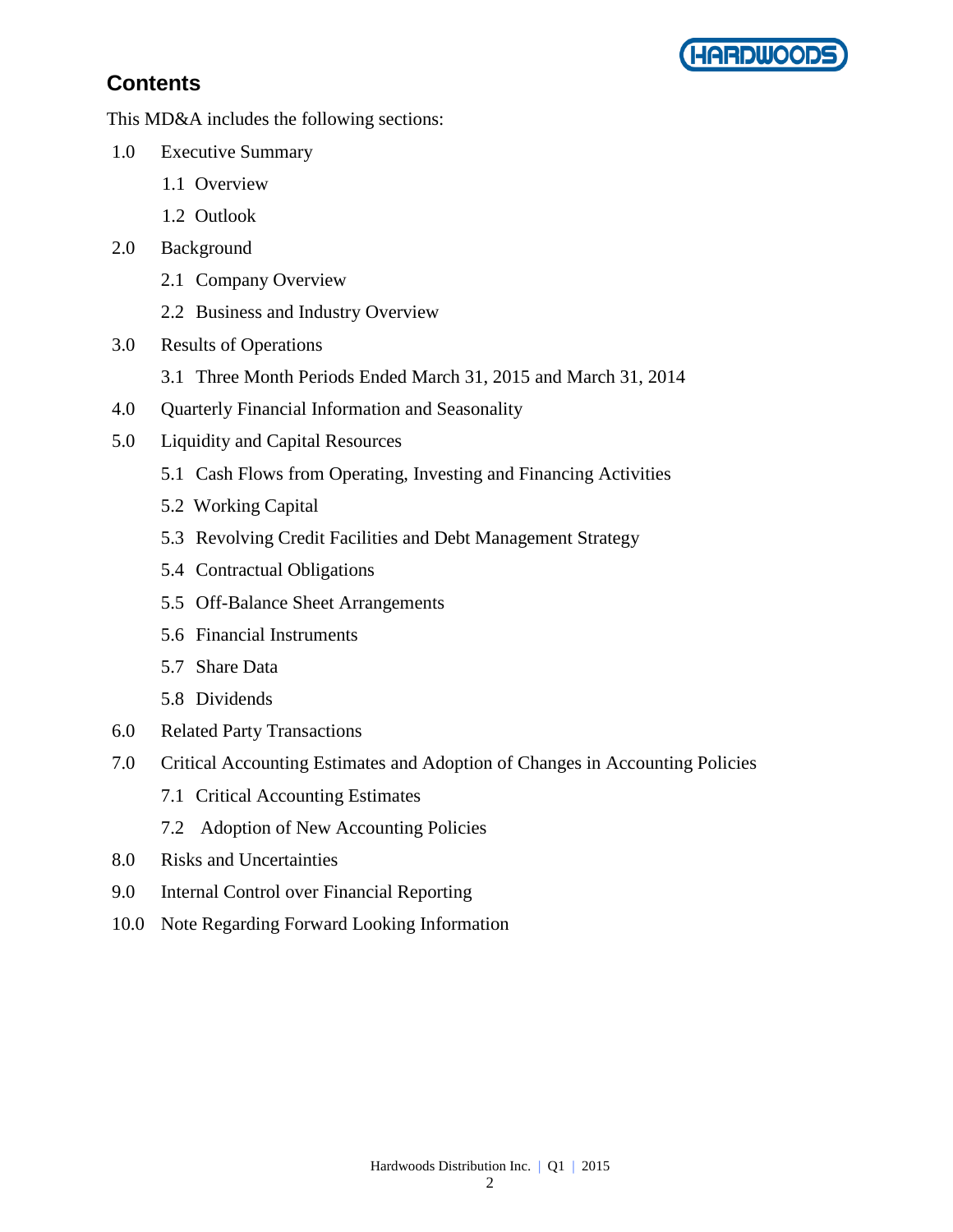### **1.0 Executive Summary**

#### 1.1 Overview

We achieved record sales and sharply higher bottom line results in the first quarter of 2015. For the three months ended March 31, 2015, sales increased 33.9%, gross profit grew 26.3%, EBITDA climbed 49.8%, and after-tax profit increased 59.0% compared to the same period in 2014.



Our strong results reflect a combination of organic growth, including increased import and commercial product sales, together with acquisition-based growth following the April 28, 2014 purchase of Hardwoods of Michigan ("HMI"), an integrated, high-quality hardwood lumber producer and exporter. The HMI business contributed \$10.9 million (US\$8.8 million) of the period-over-period sales growth.

Our results also benefited from a 12.4% appreciation in the average value of the US dollar relative to the Canadian dollar from the first quarter of 2014 to the first quarter of 2015. A stronger US dollar benefits us by: i) increasing the value of sales and profits earned in the US operations when translated into Canadian dollars for financial reporting purposes; ii) increasing the selling price of US dollar-denominated products sold to our Canadian customers; and iii) improving the export competitiveness of our Canadian industrial customers, many of whom have the capability to sell their manufactured products in the US.

On average US housing starts rose slightly in the first quarter of 2015. According to the US Census Bureau the average seasonally adjusted rate of US housing starts increased 4.8% to 969,000 from 925,000 in the first quarter of 2014. Given that our products are typically applied at the final stages of home construction, 9-12 months after housing starts commence, we continued to benefit from the market growth experienced in fiscal 2014 when housing starts were up 8.2% compared to the previous year. Longer term, the US housing market is expected to continue its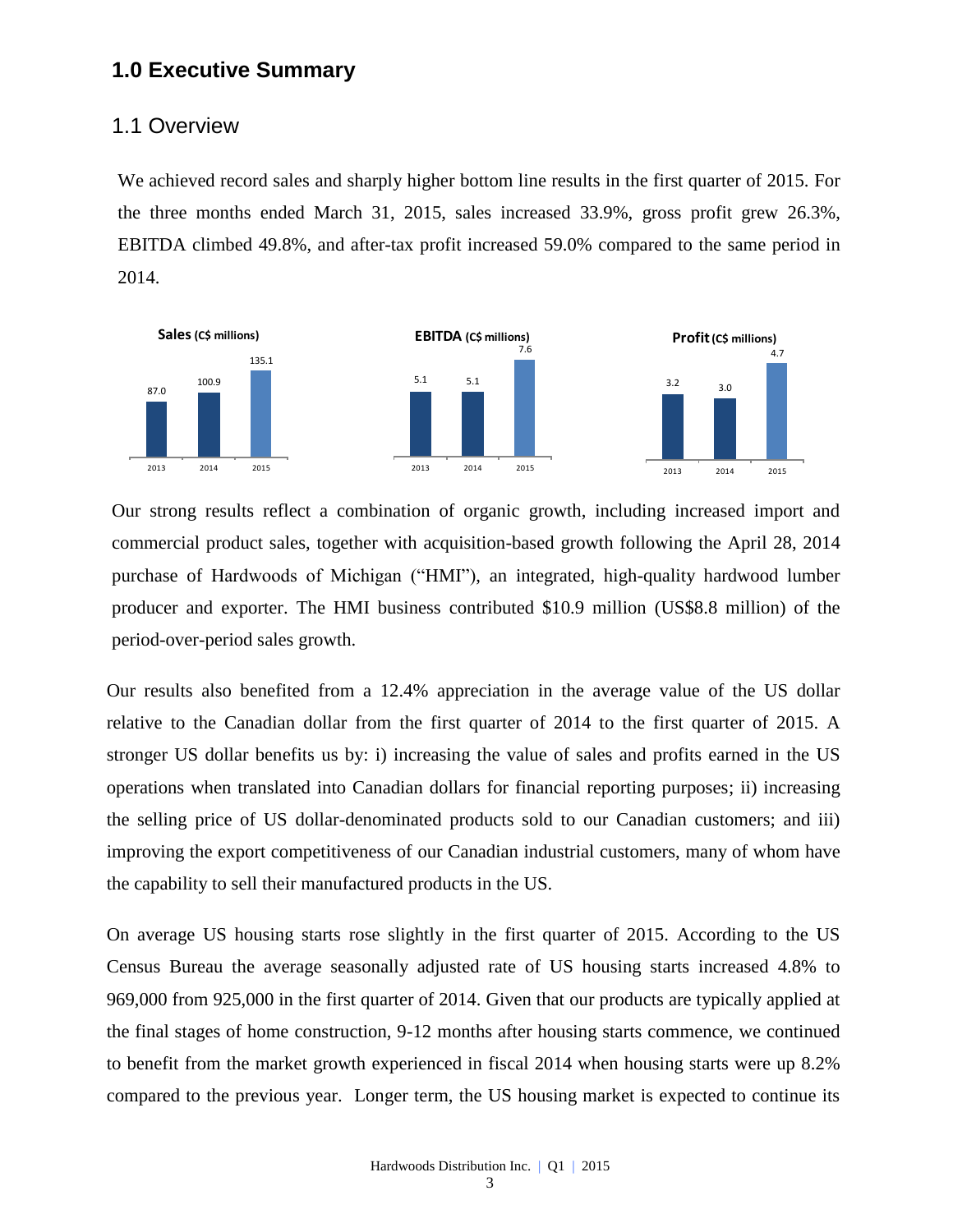recovery and we anticipate a continuation of healthy demand from the US residential construction market in 2015.

We reported a first quarter 2015 gross profit margin of 17.1%, a level we view as sustainable based on current market conditions and business mix. Expenses were well controlled across the organization with operating expenses continuing to decline as a percentage of revenue. This progress reflects our success in achieving growth with existing infrastructure and overheads, as well as tight management of bad debts. During the first quarter of 2015, bad debts represented just 0.1% of sales, well below our long-term historical average of approximately 0.5%.

We ended the first quarter with a strong balance sheet. As at March 31, 2015, net debt-to-EBITDA ratio was a conservative 1.8 times, debt-to-capital ratio was just 29.7% and we had \$43.5 million of unused borrowing capacity. For further discussion on these non-GAAP measures see section 5.3 of this report.

# 1.2 Outlook

Economic forecasters continue to predict a multi-year strengthening of the US residential construction market. With a strong base of business in the US, growing import and commercial sales, and the positive foreign exchange impact of a stronger US dollar, we expect to achieve continued sales growth through the balance of 2015.

Product prices are expected to be somewhat weaker in 2015 for hardwood lumber as increased supply works its way through the market. Prices for hardwood plywood are expected to remain steady and prices for some composite panel products are expected to increase modestly.

Our focus in 2015 will be on further expanding our US market share. Our priorities will be to actively pursue our "leverage imports" and "strengthen commercial" strategies which focus on:

- $\bullet$ growing sales of our high-quality proprietary import lines, supported both by the established quality assurance team located in Asia and ongoing international sourcing initiatives designed to bring world-wide product solutions to our customers; and
- capitalizing on significant opportunities in the commercial market. In particular, we are  $\bullet$ actively growing our supply of first-tier products for commercial customers. We are also capitalizing on our import capabilities to offer commercial customers an attractive and differentiated line-up of products.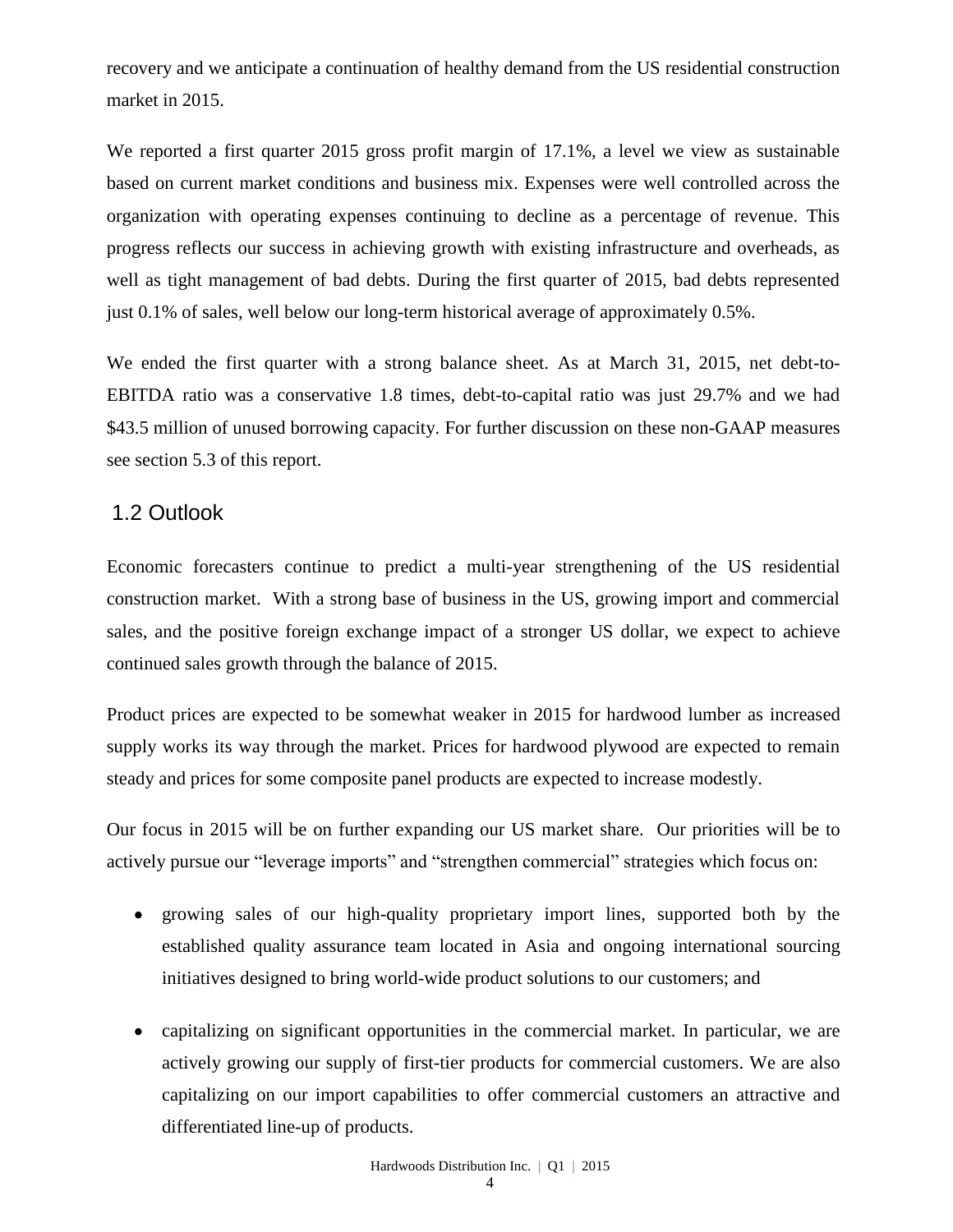We will also continue to pursue well-priced acquisition opportunities that support our objectives.

Our Board will continue to review our financial performance and assess distribution levels on a regular basis. However, our primary focus in 2015 will remain on retaining the cash necessary to finance the significant market growth opportunity in the US and to keep our balance sheet strong to support strategic acquisitions.

### **2.0 Background**

### 2.1 Company Overview

Hardwoods Distribution Inc. is a publicly traded company that holds, indirectly, a 100% ownership interest in Hardwoods Specialty Products LP and Hardwoods Specialty Products US LP (collectively, "Hardwoods" or the "Business"). Hardwoods Distribution Inc. is listed on the [Toronto Stock Exchange and trades under the symbol](http://tmx.quotemedia.com/quote.php?qm_symbol=TPK&locale=EN) HWD.

### 2.2 Business and Industry Overview

Serving customers for over 50 years, Hardwoods is one of North America's largest distributors of high-grade hardwood lumber and specialty sheet goods to the cabinet, moulding, millwork, furniture and specialty wood products industries. At March 31, 2015 we operated 33 facilities located in 17 states and 5 provinces throughout North America. Five of these facilities include light manufacturing capabilities to create customer moulding and millwork packages for our customers; and one facility, HMI is a fully integrated producer and exporter of high-quality, value-added hardwood lumber. To maximize inventory management, we utilize a hub and spoke distribution system, with major hub distribution centres holding the bulk of our inventory and making regular truck transfers to replenish stock in satellite distribution centres that are located in smaller markets. During the first quarter of 2015, we relocated to larger hub facilities in Ontario and Texas in response to the strong growth in our business.

Approximately 50% of our first quarter 2015 sales were made up of hardwood plywood and nonstructural sheet goods such as medium-density fiberboard, particleboard and melamine-coated stock. Approximately 40% of our sales were of high-grade hardwood lumber. Our sheet goods and lumber are complementary product lines; both are key products used by our customers in the manufacture of their end-use products. The balance of our product sales, about 10%, was made up of other specialty products.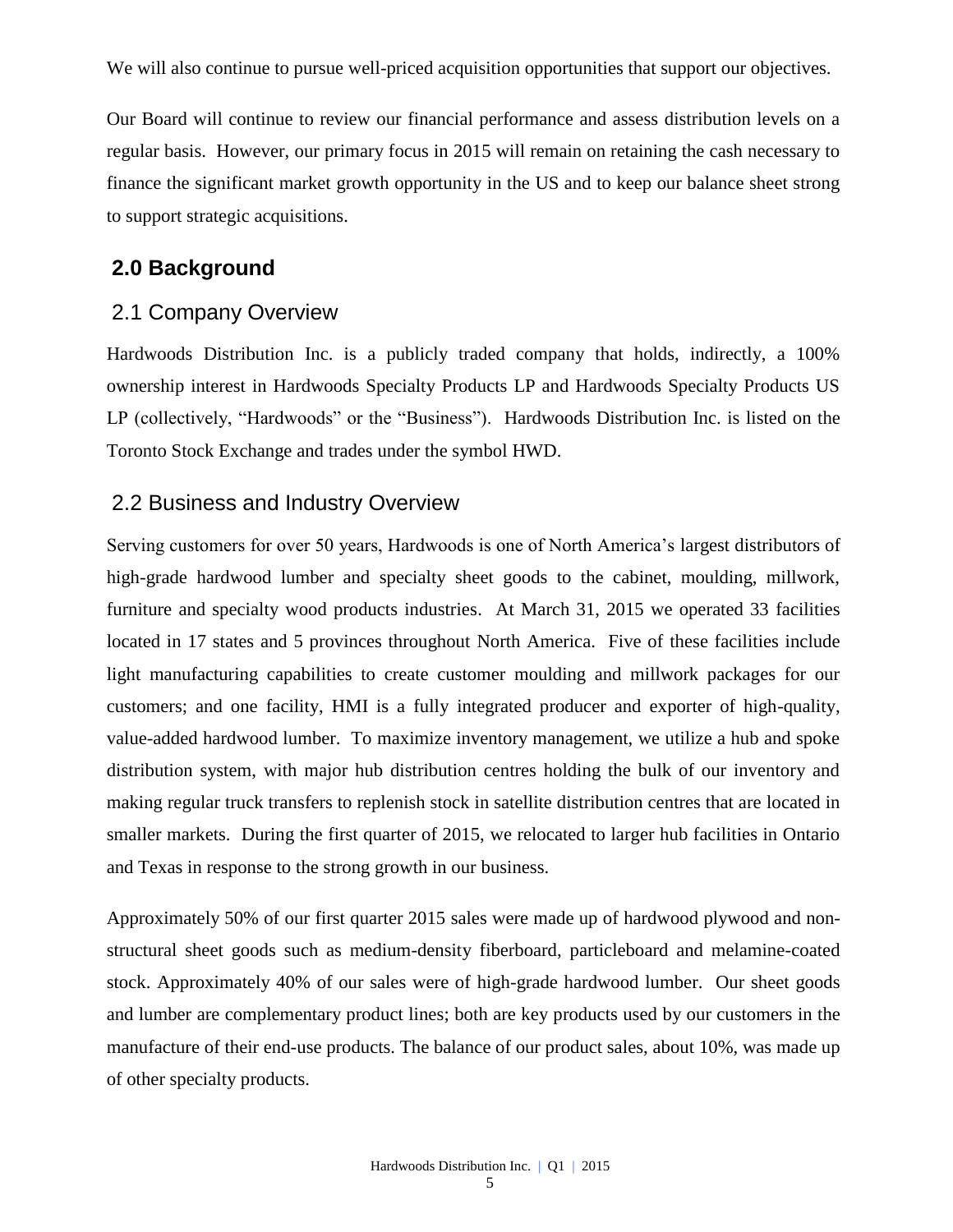Our role in the industry is to provide the critical link between mills that manufacture large volumes of hardwood lumber and sheet goods, and industrial customers that require smaller quantities of many different hardwood products for their own manufacturing processes. We provide a means for hundreds of hardwood mills to get their product to thousands of small-tomid-sized industrial manufacturers. We add value to our suppliers by buying their product in volume and paying them promptly, effectively acting as their third-party sales force. We add value for our customers by providing them with the materials they need on a just-in-time basis, remanufacturing materials to customer specifications when required, selling in smaller quantities, and offering a wider range of product selection than the customer would be able to purchase directly from an individual mill. We also provide an important source of financing for our customers by allowing them to buy material from us on approved credit.

Our customer base manufactures a range of end-use products, such as cabinetry, furniture and custom millwork. These products in turn are sold into multiple sectors of the economy, including new home construction, renovation, non-residential construction and institutional markets. As a result of this diversity, it is difficult to determine with certainty what proportion of our products end up in each sector of the economy. We estimate about 60% of our products are used in new residential construction, in the form of cabinets, mouldings, custom finishing, and home furniture. We believe the balance of our products end up in other sectors of the economy not associated with new residential construction, such as home renovations, finishing millwork for office buildings, restaurant and bar interiors, hotel lobbies, retail point-of-purchase displays, schools, hospitals, custom motor coaches, yacht interiors and other specialty areas.

The majority of the hardwood lumber distributed in North America is harvested from North American hardwood forests, located principally in the Eastern United States, and is milled by hundreds of small mills. Imported hardwood lumber is largely limited to specialty species that generally do not compete with domestic hardwood lumber. Sheet goods are generally produced in North America by large manufacturers using domestic hardwoods and other materials, although imported hardwood plywood volumes have been increasing. Both domestic and imported hardwood lumber and plywood are distributed principally by third parties such as us.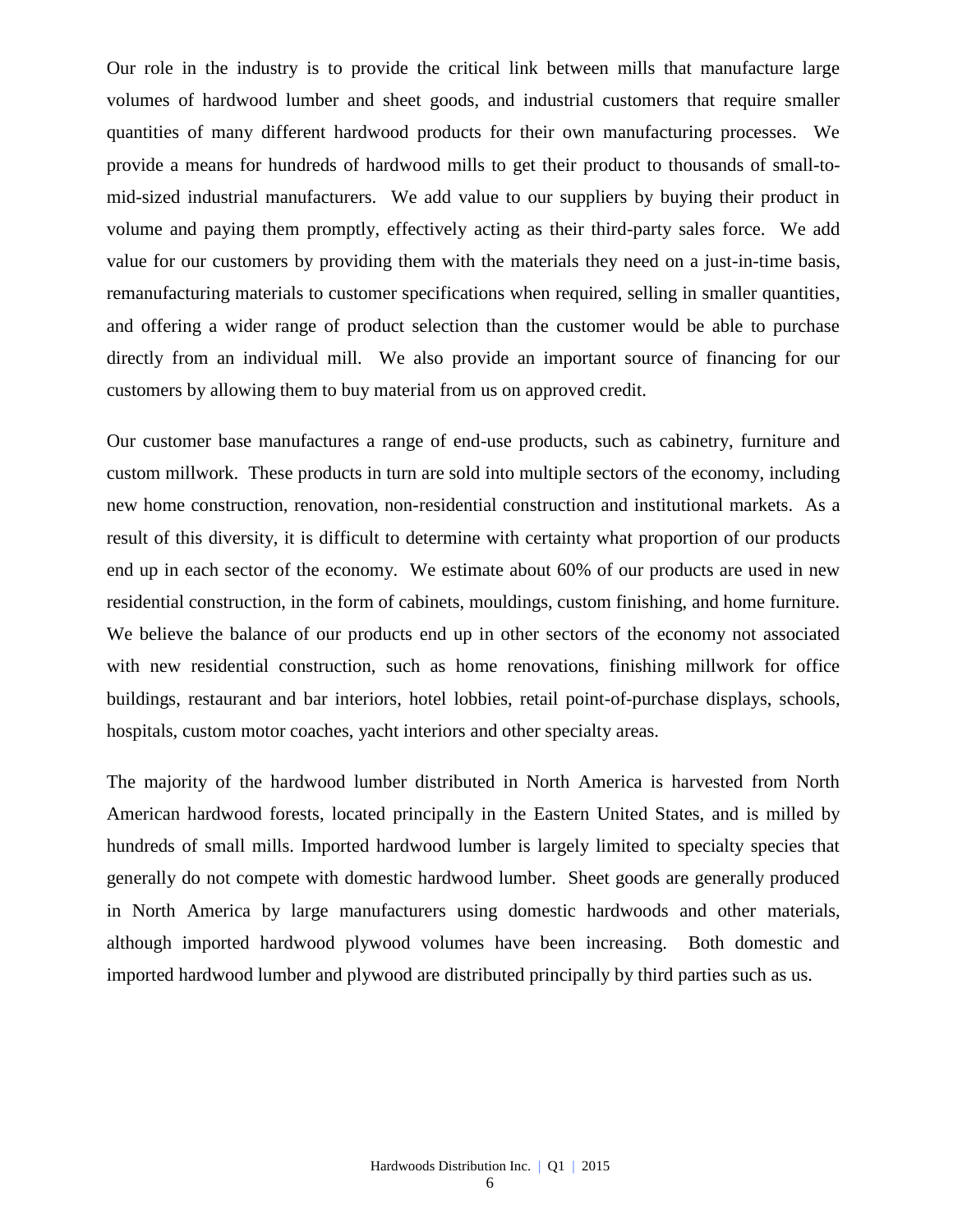# **3.0 Results of Operations**

# 3.1 Three Months Ended March 31, 2015 and March 31, 2014

| Selected Unaudited Consolidated Financial Information (in thousands of Canadian dollars) |                                        |          |    |                                               |    |             |            |
|------------------------------------------------------------------------------------------|----------------------------------------|----------|----|-----------------------------------------------|----|-------------|------------|
|                                                                                          | For the three months<br>Ended March 31 |          |    | For the three months<br><b>Ended March 31</b> |    | \$ Increase | % Increase |
|                                                                                          |                                        | 2015     |    | 2014                                          |    | Decrease)   | (Decrease) |
| Total sales                                                                              | \$                                     | 135,116  | \$ | 100,934                                       | \$ | 34,182      | 33.9%      |
| Sales in the US (US\$)                                                                   |                                        | 86,433   |    | 69,541                                        |    | 16,892      | 24.3%      |
| Sales in Canada                                                                          |                                        | 27,836   |    | 24,189                                        |    | 3,647       | 15.1%      |
| Gross profit                                                                             |                                        | 23,063   |    | 18,263                                        |    | 4,800       | 26.3%      |
| Gross profit %                                                                           |                                        | 17.1%    |    | 18.1%                                         |    |             |            |
| Operating expenses                                                                       |                                        | (15,988) |    | (13,598)                                      |    | 2,390       | 17.6%      |
| Profit from operating activities                                                         |                                        | 7,075    |    | 4,665                                         |    | 2,410       | 51.7%      |
| Add: Depreciation and amortization                                                       |                                        | 571      |    | 438                                           |    | 133         | 30.4%      |
| Earnings before interest, taxes, depreciation and                                        |                                        |          |    |                                               |    |             |            |
| amortization ("EBITDA")                                                                  | \$                                     | 7,646    | \$ | 5,103                                         | \$ | 2,543       | 49.8%      |
| Add (deduct):                                                                            |                                        |          |    |                                               |    |             |            |
| Depreciation and amortization                                                            |                                        | (571)    |    | (438)                                         |    | (133)       | $-30.4%$   |
| Net finance income                                                                       |                                        | 236      |    | 65                                            |    | 171         | 263.1%     |
| Income tax expense                                                                       |                                        | (2,598)  |    | (1,765)                                       |    | (833)       | $-47.2%$   |
| Profit for the period                                                                    | \$                                     | 4,713    | \$ | 2,965                                         | \$ | 1,748       | 59.0%      |
| Basic and fully diluted profit per share                                                 | \$                                     | 0.28     | S  | 0.18                                          |    |             |            |
| Average Canadian dollar exchange rate for one US dollar                                  |                                        | 1.241    |    | 1.104                                         |    |             |            |

#### **Sales**

For the three months ended March 31, 2015, total sales increased 33.9% to \$135.1 million, from \$100.9 million during the same period in 2014. Of the \$34.2 million period-over-period increase, \$22.4 million was due to stronger underlying sales and \$11.8 million reflects the positive impact of a stronger US dollar when translating our US sales to Canadian dollars for reporting purposes.

Sales from our US operations, which comprise approximately three quarters of our revenues, increased by US\$16.9 million, or 24.3%, to US\$86.4 million, from US\$69.5 million in the same period in 2014. Organic growth accounted for US\$8.1 million of the increase and was driven by stronger underlying sales activity and higher pricing on some product lines. Our HMI manufacturing business, acquired on April 28, 2014, contributed US\$8.8 million of the increase in US sales during the quarter.

Sales in Canada, which comprise approximately one quarter of our revenues, increased by \$3.6 million, or 15.1%, period-over-period. Growth was achieved in all regions, reflecting successes in winning new business, as well as overall stronger product prices and the positive impact of a stronger US dollar as described in Section 1.1.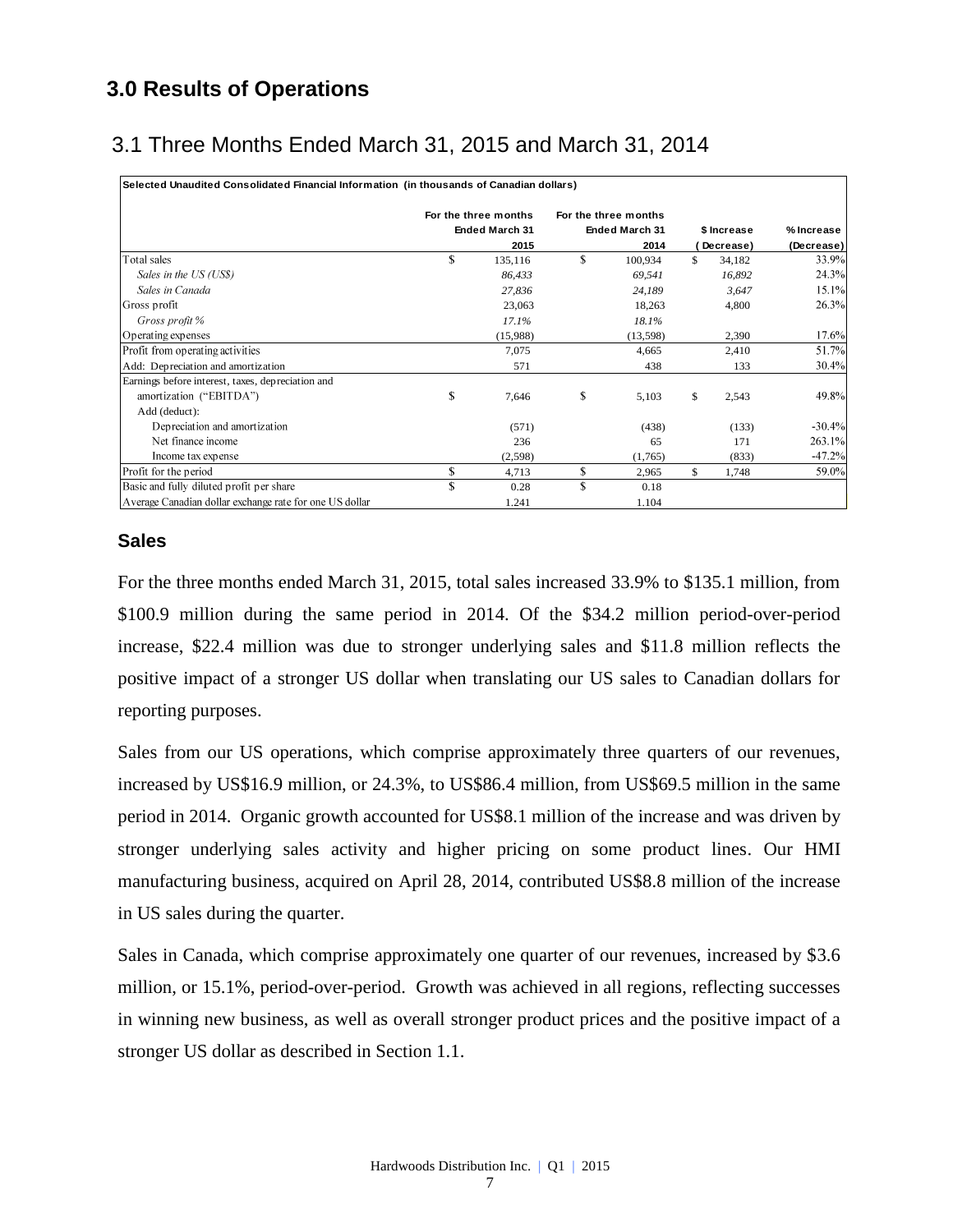#### **Gross Profit**

Gross profit for the three months ended March 31, 2015 increased 26.3% to \$23.1 million, from \$18.3 million in the first quarter of 2014. This \$4.8 million improvement reflects the higher sales for the period, partially offset by a lower gross profit margin. As a percentage of sales, first quarter gross profit margin was 17.1%, compared to 18.1% in the prior period. The periodover-period reduction reflects competitive conditions as well as the impact of the acquired HMI manufacturing business, which generates a slightly lower gross profit percentage than does Hardwoods' traditional distribution business. Our entry into targeted commercial market segments also impacted margins as we offered competitive introductory pricing to some of our new accounts.

#### **Operating Expenses**

Operating expenses increased to \$16.0 million in the first quarter of 2015, from \$13.6 million during the same period last year. The \$2.4 million increase primarily reflects \$0.7 million in incremental costs from the acquired HMI business, \$1.3 million of higher expense due to the impact of a stronger US dollar on translation of US operating expenses, and \$0.4 million of costs to support growth. As a percentage of sales, operating expenses were 11.8% of sales during the three months ended March 31, 2015, compared to 13.5% during the same period in 2014.

#### **EBITDA**

We generated EBITDA of \$7.6 million in the first quarter of 2015, an increase of \$2.5 million or 49.8%, from \$5.1 million in the same period of the prior year. The increase primarily reflects the \$4.8 million increase in gross profit, partially offset by the \$2.4 million increase in operating expenses before depreciation and amortization.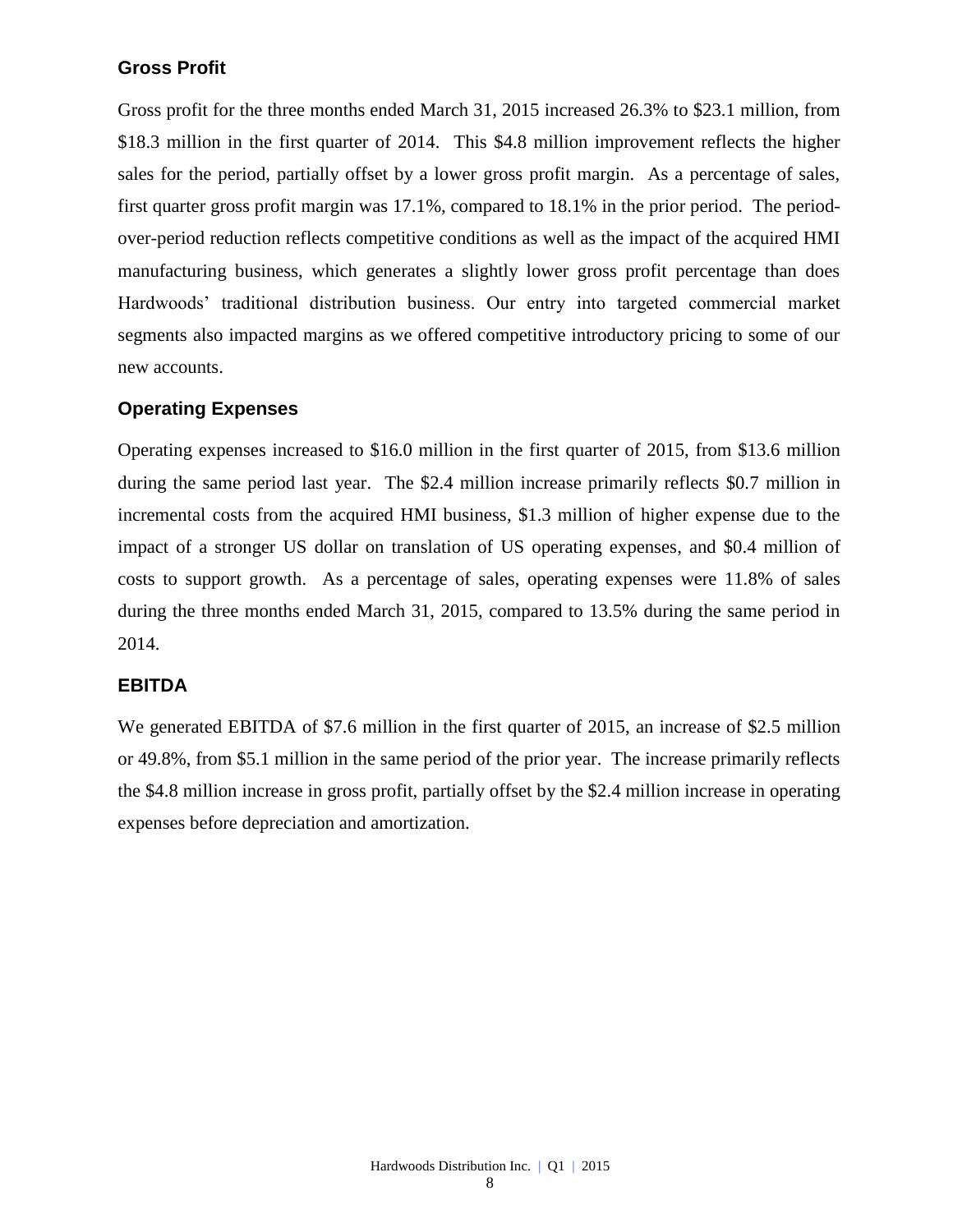#### **Net Finance Income**

| (in thousands of Canadian dollars)    | Three months<br><b>Three months</b><br>ended<br>March 31 |    | ended<br>March 31 | \$ Increase |           |
|---------------------------------------|----------------------------------------------------------|----|-------------------|-------------|-----------|
|                                       | 2015                                                     |    | 2014              |             | Decrease) |
| Finance expense:                      |                                                          |    |                   |             |           |
| Interest on bank indebtedness         | \$<br>(336)                                              | \$ | (219)             | \$          | 117       |
| Accretion of finance lease obligation | (28)                                                     |    | (26)              |             |           |
| Total finance expense                 | (364)                                                    |    | (245)             |             | 119       |
| Finance income:                       |                                                          |    |                   |             |           |
| Interest on trade receivables,        |                                                          |    |                   |             |           |
| customer notes, and employee loans    | 94                                                       |    | 104               |             | (10)      |
| Foreign exchange gain                 | 506                                                      |    | 206               |             | 300       |
| Total finance income                  | 600                                                      |    | 310               |             | 290       |
| Net finance income                    | \$<br>236                                                | \$ | 65                | \$          | (171)     |

First quarter net finance income was \$0.2 million compared to a net finance income of \$0.1 million during the same period in 2014. The period-over-period improvement primarily reflects the impact of changes in the Canadian/US dollar exchange rate on translation of intercompany debt held by or with subsidiaries of the Company for reporting purposes.

### **Income Tax Expense**

Income tax expense increased to \$2.6 million in the first quarter of 2015 from \$1.8 million in the same period in 2014. This increase primarily reflects higher taxable income generated in the US, where corporate tax rates are higher than in Canada.

### **Profit for the Period**

Profit for the three months ended March 31, 2015 increased to \$4.7 million from \$3.0 million during the same period in 2014. The \$1.7 million increase in profit reflects the \$2.5 million increase in EBITDA and the \$0.1 million increase in net finance income, partially offset by a \$0.8 million increase in income tax expense.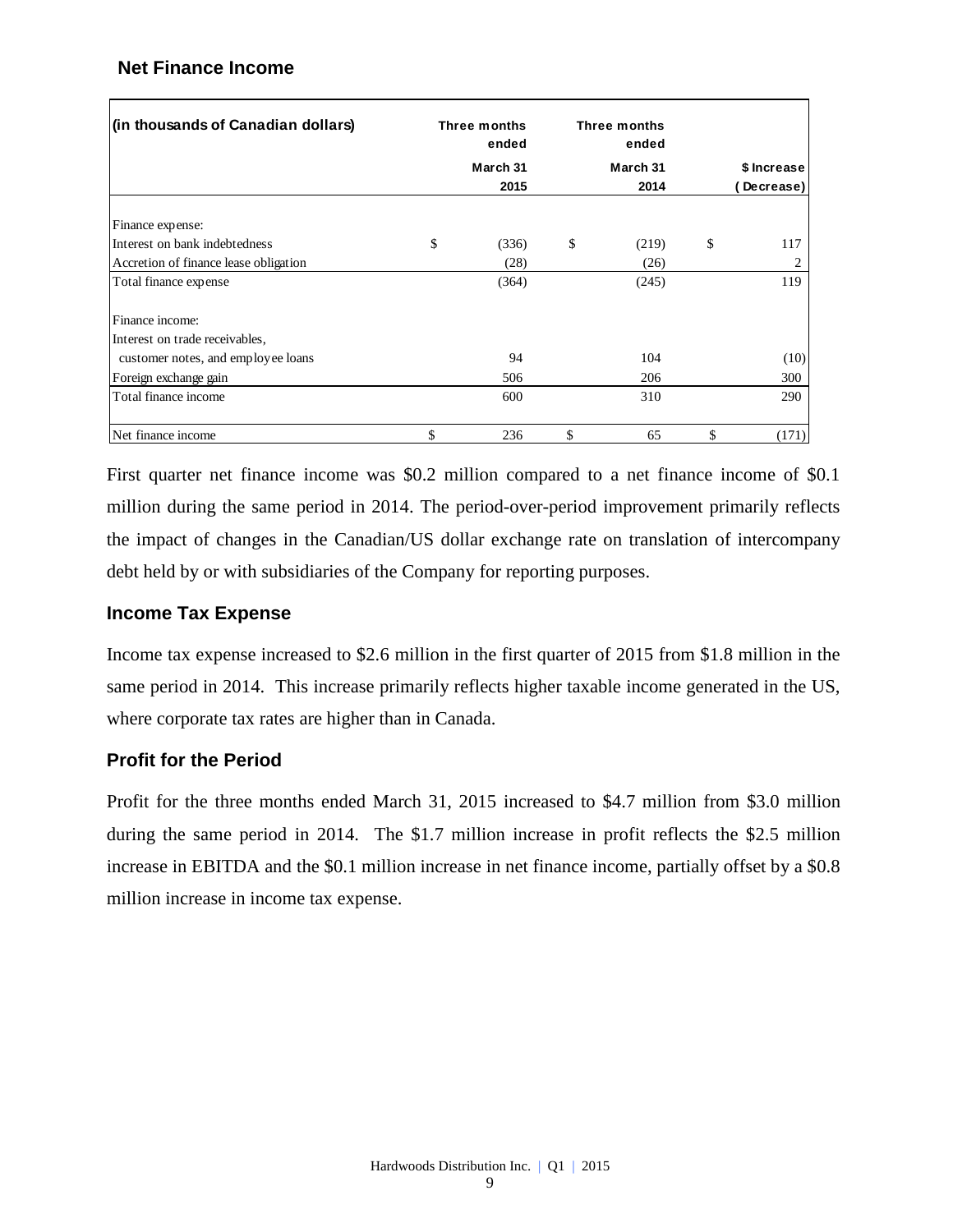# **4.0 Quarterly Financial Information and Seasonality**

| (in thousands of dollars)              | Q1<br>2015    | Q4<br>2014    | Q3<br>2014    | Q <sub>2</sub><br>2014 | Q1<br>2014 | Q <sub>4</sub><br>2013 |    | Q3<br>2013 | Q2<br>2013   |
|----------------------------------------|---------------|---------------|---------------|------------------------|------------|------------------------|----|------------|--------------|
| Total sales                            | \$<br>135,116 | \$<br>114,324 | \$<br>121,398 | \$<br>119,038 \$       | 100,934 \$ | 91,069                 | S. | 97,546     | 95,617<br>-S |
| Profit                                 | 4,713         | 2,808         | 4,246         | 3,996                  | 2,965      | 2,375                  |    | 3,109      | 4,403        |
| Basic profit per share or unit         | 0.28          | 0.17          | 0.26          | 0.24                   | 0.18       | 0.14                   |    | 0.19       | 0.27         |
| Fully diluted profit per share or unit | 0.28          | 0.17          | 0.25          | 0.24                   | 0.18       | 0.14                   |    | 0.19       | 0.27         |
| <b>EBITDA</b>                          | 7,646         | 5,238         | 7,594         | 7,543                  | 5,103      | 4,216                  |    | 5,269      | 6,740        |

The preceding table provides selected quarterly financial information for our eight most recently completed fiscal quarters. This information is unaudited, but reflects all adjustments of a normal, recurring nature which are, in our opinion, necessary to present a fair statement of the results of operations for the periods presented. Quarter-to-quarter comparisons of our financial results are not necessarily meaningful and should not be relied upon as an indication of future performance. Historically, the first and fourth quarters have been seasonally slower periods for our business. In addition, net earnings reported in each quarter may be impacted by acquisitions, such as our 2013 second quarter acquisition of the import lumber business in Leland, North Carolina, and our 2014 second quarter acquisition of HMI, and by changes in the foreign exchange rate of the Canadian and US dollars.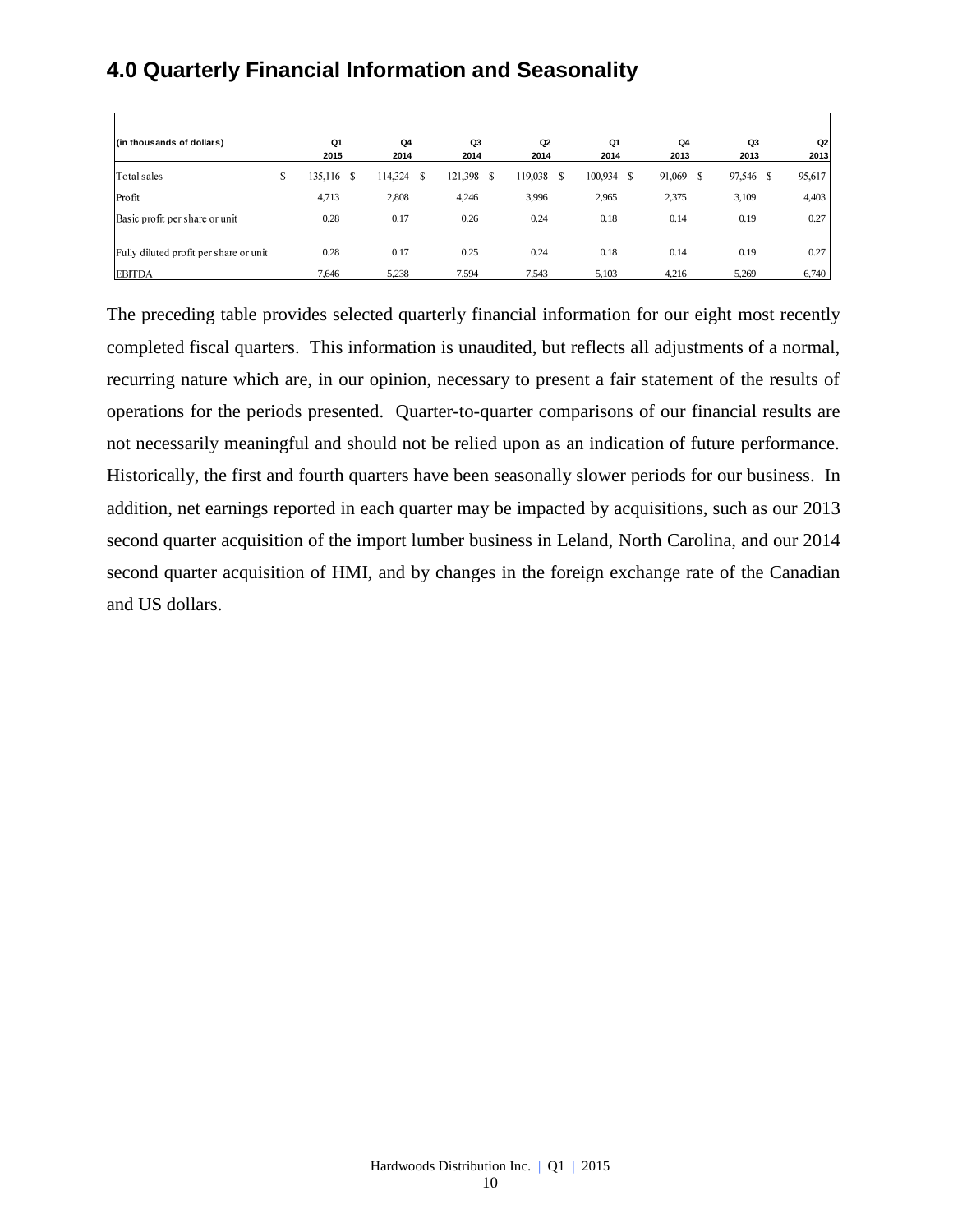# **5.0 Liquidity and Capital Resources**

| <b>Selected Unaudited Consolidated Financial</b><br>Information (in thousands of Canadian dollars) |           |                             |             |
|----------------------------------------------------------------------------------------------------|-----------|-----------------------------|-------------|
|                                                                                                    |           | Three months ended March 31 |             |
|                                                                                                    | 2015      | 2014                        | \$ Change   |
| Cash provided by operating activities before changes                                               |           |                             |             |
| in non-cash working capital                                                                        | 4,595     | 3,913<br>$\mathcal{S}$      | 682<br>- \$ |
| Changes in non-cash working capital                                                                | (12, 125) | (11,662)                    | (463)       |
| Net cash used in operating activities                                                              | (7,530)   | (7,749)                     | 219         |
| Net cash used in investing activities                                                              | (348)     | (219)                       | (129)       |
| Net cash provided by financing activities                                                          | 7,865     | 7.914                       | (49)        |
| Decrease in cash                                                                                   | (13)      | (54)                        | 41          |
| Cash, beginning of period                                                                          | 13        | 78                          | (65)        |
| Cash, end of period                                                                                |           | 24                          | (24)<br>-S  |

# 5.1 Cash Flows from Operating, Investing and Financing Activities

#### *Net cash used in operating activities*

For the three months ended March 31, 2015, net cash used in operating activities was \$7.5 million, compared to \$7.7 million in the same period in 2014, a decrease of \$0.2 million. Cash provided by operating activities before changes in non-cash working capital increased by \$0.7 million period-over-period, reflecting an increase in EBITDA of \$2.5 million offset by an increase in income taxes paid of \$1.8 million. Investment in non-cash working capital increased by \$0.5 million in the first quarter of 2015 compared to the first quarter of 2014. An analysis of changes in working capital is provided in section 5.2 of this report.

#### *Net cash used in investing activities*

Net cash used in investing activities increased \$0.1 million in the first quarter of 2015 compared to the first quarter of 2014. Net cash used in investing activities comprises cash collections on long-term receivables and proceeds from disposal of property, plant and equipment, less capital expenditures made to acquire additional property, plant and equipment. The period-over-period increase in net cash used in investing activities primarily reflects capital expenditures on property, plant and equipment.

Capital expenditures in our traditional distribution business have historically been low as we lease our buildings and contract out all freight delivery services. Capital expenditures in this part of our business are principally for the replacement of forklifts, furniture and fixtures, leasehold improvements and computer equipment.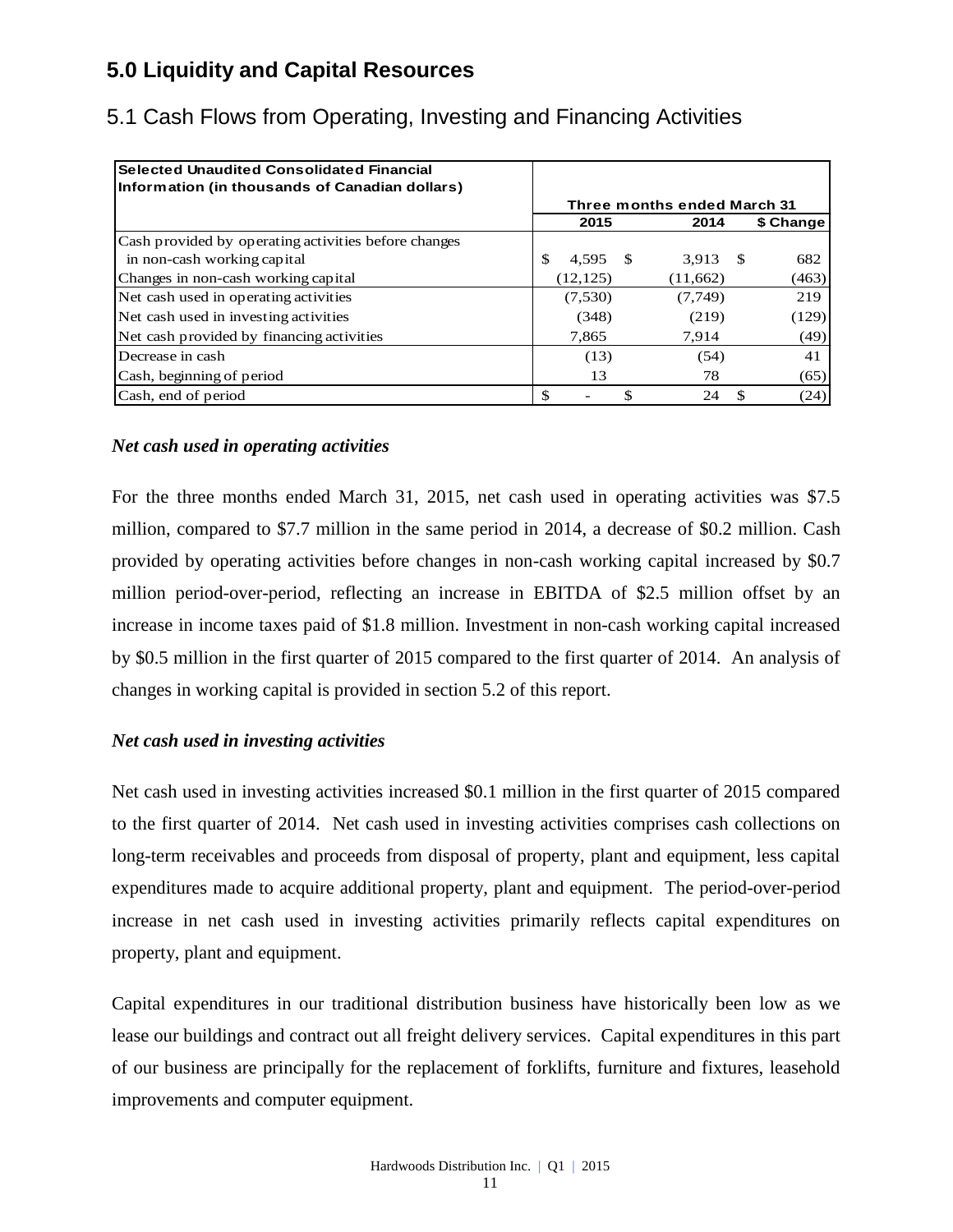Our Paxton business, which includes five branches, requires some additional ongoing investment in moulders and other light remanufacturing equipment. Paxton also buys trailers and leases tractor units for use in delivery of product to customers, whereas other Hardwoods operations contract out this freight delivery service to third-party carriers.

The addition of HMI has increased our future capital expenditure needs, with the business requiring ongoing investment in machinery and equipment. We anticipate that additional annual capital expenditure requirements of approximately \$0.6 million will be required to maintain the productive capacity of the HMI business.

We believe we have made sufficient expenditures to sustain productive capacity of our business as it relates to our needs for property, plant and equipment.

#### *Net cash provided by financing activities*

For the three months ended March 31, 2015 net cash provided by financing activities was \$7.9 million compared to \$7.9 million during the same period in 2014. There were no significant changes in the composition of cash provided by financing activities, with drawings on the Company's credit facilities the main financing activity during the period.

# 5.2 Working Capital

Our business requires an ongoing investment in working capital, which we consider to be comprised of accounts receivable, inventory, and prepaid expenses, partially offset by provisions and short-term credit provided by suppliers in the form of accounts payable and accrued liabilities. We had working capital of \$145.3 million as at March 31, 2015, compared to \$123.8 million at December 31, 2014 and \$112.8 million at March 31, 2014. Most of this increase is attributable to increased investment in accounts receivable and inventory to support sales growth.

Our investment in working capital fluctuates from quarter-to-quarter based on factors such as seasonal sales demand, strategic purchasing decisions taken by management, and the timing of collections from customers and payments made to our suppliers. Historically, the first and fourth quarters are seasonally slower periods for construction activity resulting in reduced demand for hardwood products. As a result, sales and working capital requirements may be lower in these quarters. A summary of changes in our non-cash operating working capital during the three months ended March 31, 2015 and 2014 is provided below.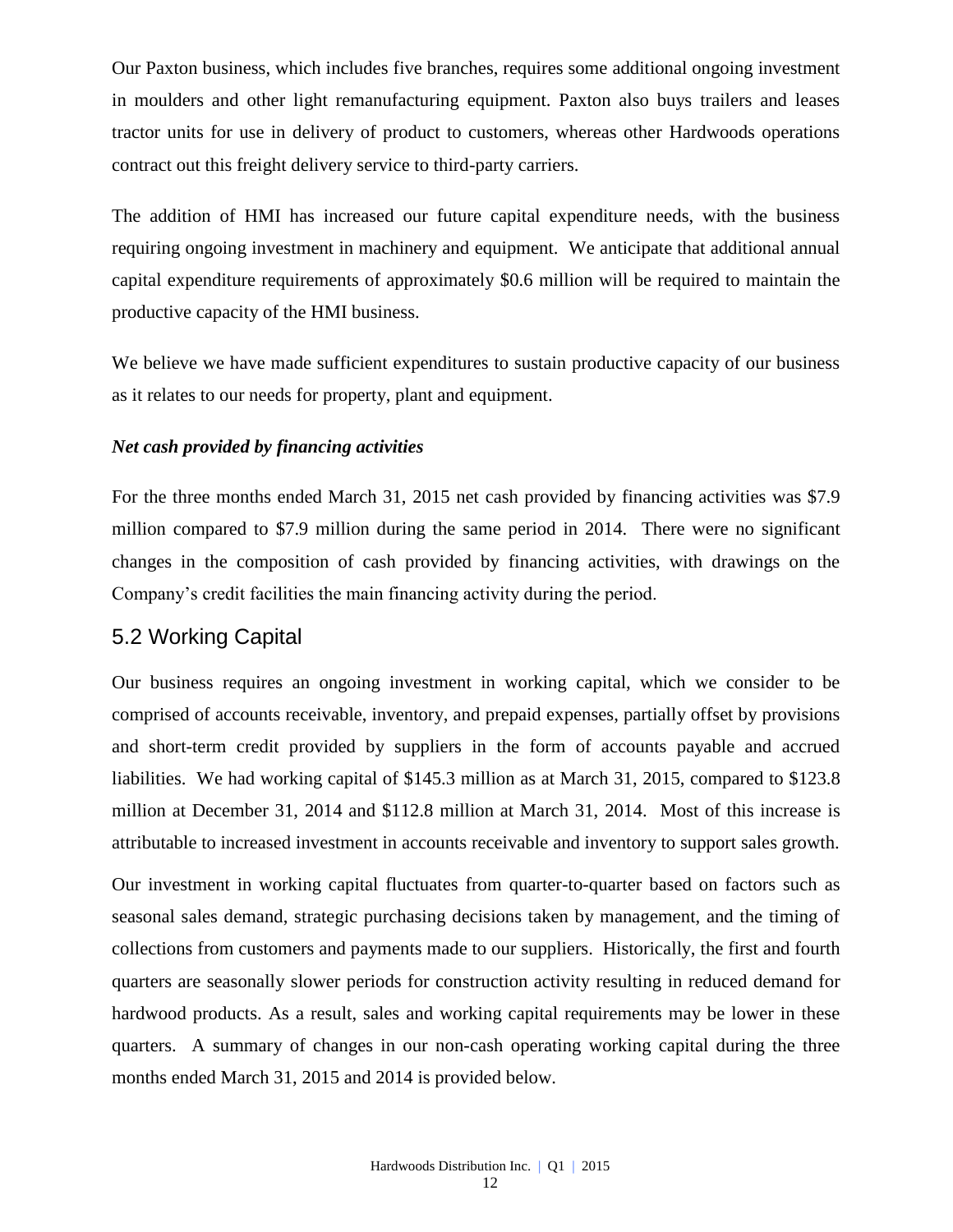| (in thousands of Canadian dollars)                   |        |                                                         |              |          |
|------------------------------------------------------|--------|---------------------------------------------------------|--------------|----------|
| Source (use) of funds                                |        | Three months<br>ended March ended March 31,<br>31, 2015 | Three months | 2014     |
|                                                      |        |                                                         |              |          |
| Accounts receivable                                  | S      | $(10,844)$ \$                                           |              | (7, 426) |
| Inventory                                            |        | (4,263)                                                 |              | (6,211)  |
| Prepaid expenses                                     |        | 332                                                     |              | 146      |
| Accounts payable, accrued liabilities and provisions |        | 2,650                                                   |              | 1,829    |
| Increase in non-cash operating working capital       | ¢<br>Ф | $(12,125)$ \$                                           |              | (11,662) |

Continued compliance with financial covenants under our credit facilities is important to ensure that we have adequate financing available to meet our working capital requirements. The terms of our revolving credit facilities are addressed in section 5.3 of this report.

# 5.3 Revolving Credit Facilities and Debt Management Strategy

| Selected Unaudited Consolidated Financial Information (in thousands of dollars) |    |                |    |                   |  |  |  |
|---------------------------------------------------------------------------------|----|----------------|----|-------------------|--|--|--|
|                                                                                 |    | As at          |    | As at             |  |  |  |
|                                                                                 |    | March 31, 2015 |    | December 31, 2014 |  |  |  |
| Cash                                                                            | \$ |                | \$ | (13)              |  |  |  |
| Bank indebtedness                                                               |    | 50,522         |    | 38,742            |  |  |  |
| Net Debt                                                                        |    | 50,522         |    | 38,729            |  |  |  |
| Shareholders' equity                                                            |    | 119,769        |    | 108,489           |  |  |  |
| Total Capitalization                                                            | \$ | 170,291        | \$ | 147,218           |  |  |  |
| Net debt to total capitalization                                                |    | 29.7%          |    | 26.3%             |  |  |  |
| Previous 12 months EBITDA                                                       | \$ | 28,021         | \$ | 25,478            |  |  |  |
| Net debt to previous 12 months EBITDA                                           |    | 1.8            |    | 1.5               |  |  |  |

We consider our capital to be bank indebtedness (net of cash) and shareholders' equity. As shown above, our net debt balance increased by \$11.8 million to \$50.5 million at March 31, 2015, from \$38.7 million at December 31, 2014. The increase in net debt primarily reflects the use of our bank lines to finance the additional investment in working capital required to support higher sales. Overall, net debt compared to total capitalization stood at 29.7% as at March 31, 2015, compared to 26.3% at December 31, 2014. At March 31, 2015, our ratio of net debt-to-EBITDA for the previous 12 months was 1.8 times compared to 1.5 times at December 31, 2014. Net debt-to-EBITDA and net debt to total capitalization serve as indicators of our financial leverage, however they are not measures prescribed by IFRS and our method of calculating these measures may differ from methods used by other issuers.

We have independent credit facilities in both Canada and the U.S. These facilities may be drawn down to meet short-term financing requirements such as fluctuations in non-cash working

Hardwoods Distribution Inc. | Q1 | 2015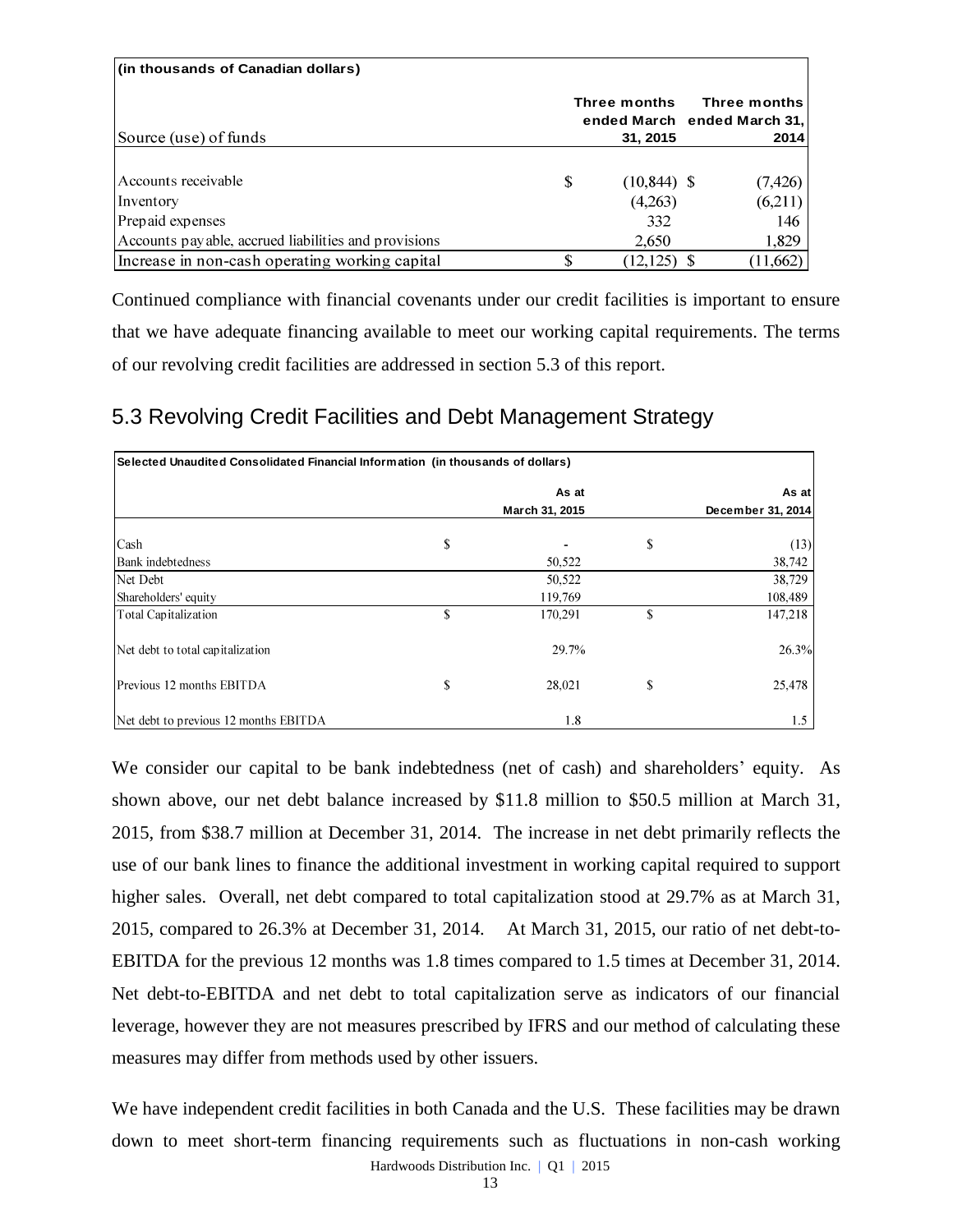capital, and in the case of the Canadian credit facility, to also make capital contributions to our US operating subsidiary. The amount made available under our Canadian and US revolving credit facilities is, from time-to-time, limited to the extent of the value of certain accounts receivable and inventories held by subsidiaries of the Company. Credit facilities also require ongoing compliance with certain credit ratios. A summary of our credit facilities as at March 31, 2015 is provided in the following table. In the second quarter of 2014, we amended our US credit facility to extend its term to April 27, 2017 and to increase the maximum borrowings available under the credit facility from US\$50.0 million to US\$79.1 million. The revised credit facility is comprised of US\$75.0 million available under revolving credit facilities and US\$4.1 million under a term loan that matures on April 27, 2017, with monthly payments based on a five-year amortization. The US credit facility was increased to provide us with additional flexibility to borrow against the value of collateral arising from the HMI acquisition. At March 31, 2015 we had total borrowing capacity of \$43.5 million available for future use and to cover checks issued in excess of funds on deposit of \$3.1 million at March 31, 2015.

| Selected Unaudited Consolidated Financial Information (in thousands of dollars) |                                           |                                        |  |  |  |  |
|---------------------------------------------------------------------------------|-------------------------------------------|----------------------------------------|--|--|--|--|
|                                                                                 | <b>Canadian Credit</b><br><b>Facility</b> | <b>US Credit</b><br><b>Facility</b>    |  |  |  |  |
| Maximum borrowings under credit facility                                        | \$15.0 million                            | \$99.3 million (US\$78.4 million)      |  |  |  |  |
| Credit facility expiry date                                                     | August 7, 2016                            | April 27, 2017                         |  |  |  |  |
| Available to borrow                                                             | $$15.0$ million                           | \$76.0 million (US\$ 60.0 million)     |  |  |  |  |
| Credit facility borrowings                                                      | \$8.6 million                             | 38.9 million (US\$ 30.7 million)<br>S. |  |  |  |  |
| Unused credit facility available                                                | \$6.4 million                             | \$37.1 million (US\$ 29.3 million)     |  |  |  |  |
|                                                                                 |                                           |                                        |  |  |  |  |
| Financial covenants:                                                            |                                           |                                        |  |  |  |  |
|                                                                                 | Covenant does not apply when              | Covenant does not apply when           |  |  |  |  |
|                                                                                 | the unused credit facility available      | the unused credit facility available   |  |  |  |  |
|                                                                                 | exceeds \$2.0 million, which it           | exceeds US\$9.4 million, which it      |  |  |  |  |
|                                                                                 | did at March $31, 2015$                   | did at March $31, 2015$                |  |  |  |  |

The terms of the agreements with our lenders provide that dividends cannot be made to our shareholders in the event that our subsidiaries are not compliant with their financial covenants. Our operating subsidiaries were compliant with all required credit ratios as at March 31, 2015. Accordingly, there were no restrictions on dividends arising from non-compliance with financial covenants.

Hardwoods Distribution Inc. | Q1 | 2015 Our debt management strategy is to roll and renew (as opposed to repay and retire) our revolving credit facilities in Canada and the US when they expire in August 2016 and April 2017, respectively. We do not intend to restrict future dividends in order to fully extinguish our bank debt obligations upon their maturity. The amount of bank debt that will actually be drawn on our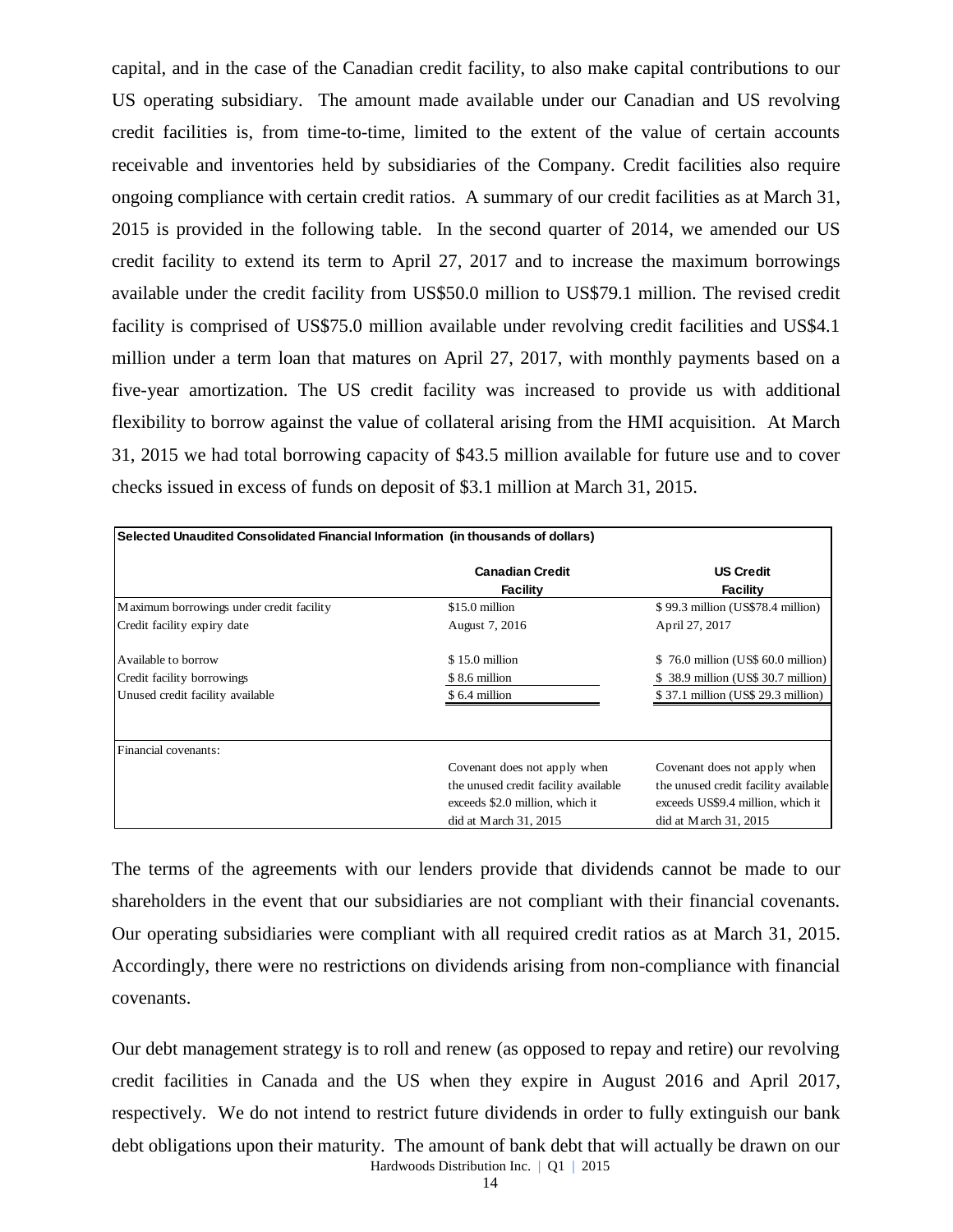available revolving credit facilities will depend upon the seasonal and cyclical needs of the business, and our cash generating capacity going forward. When making future dividend decisions, we will consider the amount of financial leverage, and therefore bank debt, we believe is appropriate given existing and expected market conditions and available business opportunities. We do not target a specific financial leverage amount. We believe our current credit facilities are sufficient to finance our working capital needs and market expansion strategy.

### 5.4 Contractual Obligations

There were no significant changes in our contractual commitments outside of the normal course of business, compared with those set forth in the Company's 2014 Annual Report, available on SEDAR at www.sedar.com.

### 5.5 Off-Balance Sheet Arrangements

We have no off-balance sheet arrangements.

# 5.6 Financial Instruments

Financial assets include cash and cash equivalents and current and long-term receivables, which are measured at amortized cost. Financial liabilities include bank indebtedness, accounts payable and accrued liabilities, income taxes payable, dividend payable and finance lease obligations which are measured at amortized cost. The carrying values of our cash and cash equivalents, accounts receivable, income taxes payable, accounts payable, dividend payable and accrued liabilities approximate their fair values due to the relatively short period to maturity of the instruments. The fair value of long-term receivables and finance lease obligations are not expected to differ materially from carrying value given the interest rates being charged and term to maturity. The carrying values of the credit facilities approximate their fair values due to the existence of floating market-based interest rates.

#### 5.7 Share Data

Hardwoods Distribution Inc. | Q1 | 2015 As at May 14, 2015, the date of this MD&A, we had 16,651,414 common shares issued and outstanding. In addition, at May 14, 2015, we had outstanding 51,317 performance shares and 166,025 restricted shares under the terms of our long-term incentive plan. The performance and restricted shares can be settled in common shares of the Company issued from treasury, shares purchased by the Company in the market, or in an amount of cash equal to the fair value of our common shares, or any combination of the foregoing. The restricted and performance shares

15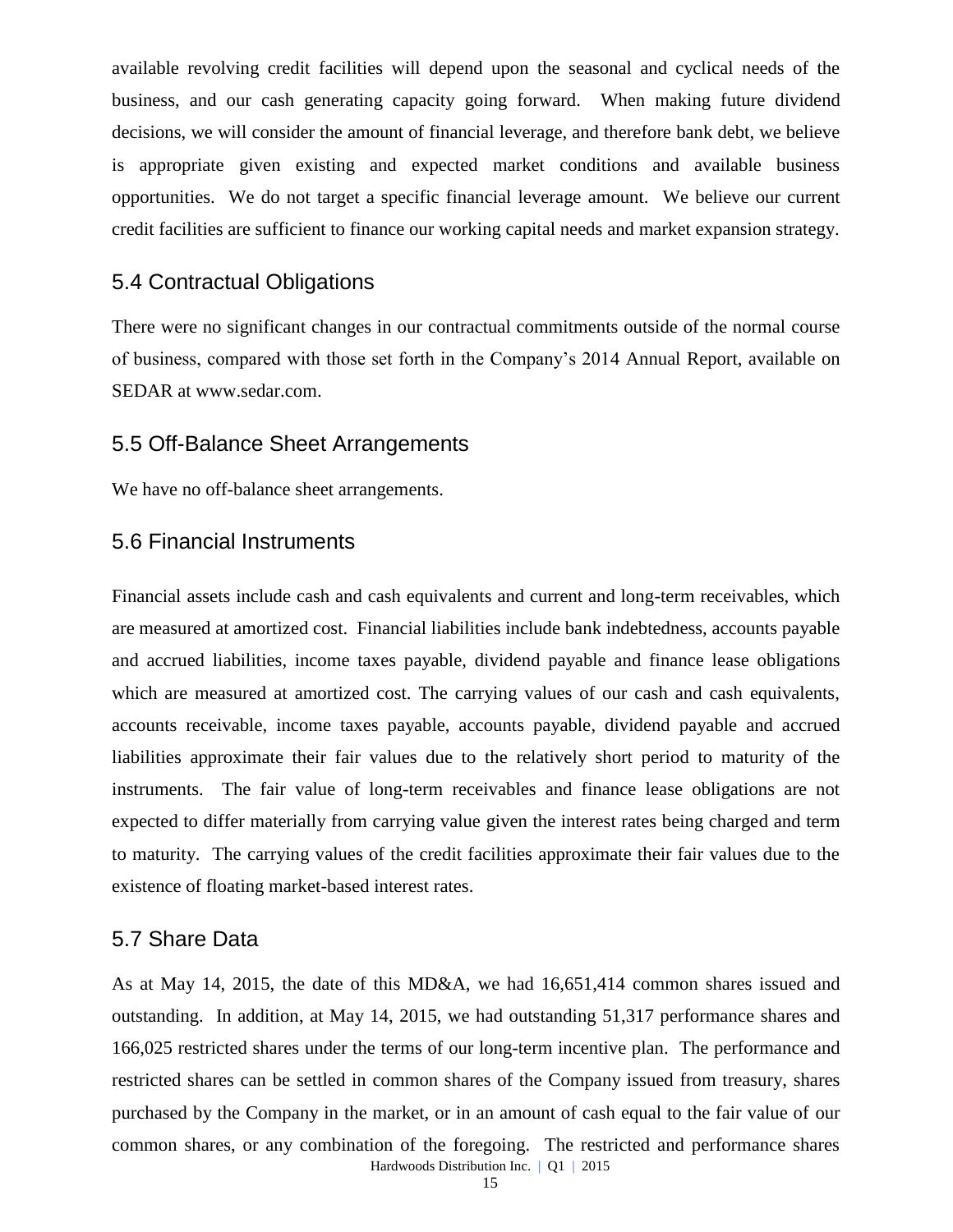vest over periods of up to three years and we intend to issue common shares from treasury to settle these obligations as they vest.

### 5.8 Dividends

In the first quarter of 2015, we declared a quarterly dividend of \$0.045 per share, which was paid on April 30, 2015 to shareholders of record as at April 20, 2015. On May 14, 2015 we increased the quarterly dividend to \$0.055 per share, payable on July 31, 2015 to shareholders of record as at July 20, 2015. The Board regularly assesses our dividend strategy, giving due consideration to anticipated cash needs for additional working capital to support growing the business, appropriate debt levels, acquisition opportunities which may be available, expected market conditions, demand for our products, and other factors.

# **6.0 Related Party Transactions**

There were no material related party transactions during the three month period ended March 31, 2015 or in the comparative period in the prior period.

# **7.0 Critical Accounting Estimates & Adoption of Changes in Accounting Policies**

# 7.1 Critical Accounting Estimates

The preparation of financial statements in accordance with IFRS requires that we make estimates and assumptions that can have a material impact on our results of operations as reported on a periodic basis. We base our estimates and assumptions on past experience and other factors that are deemed reasonable under the circumstances. Actual results could differ from these estimates. The critical estimates used in preparing our financial statements are:

*Accounts receivable provision*: Due to the nature of our business and the credit terms we provide to our customers, we anticipate that a certain portion of required customer payments will not be made, and we maintain an allowance for these doubtful accounts. The allowance is based on our estimate of the potential of recovering our accounts receivable, and incorporates current and expected collection trends.

*Deferred income taxes:* We are required to make estimates and assumptions regarding future business results, as well as the amount and timing of certain future discretionary tax deductions available to us. These estimates and assumptions can have a material impact upon the amount of deferred income tax assets and liabilities that we recognize.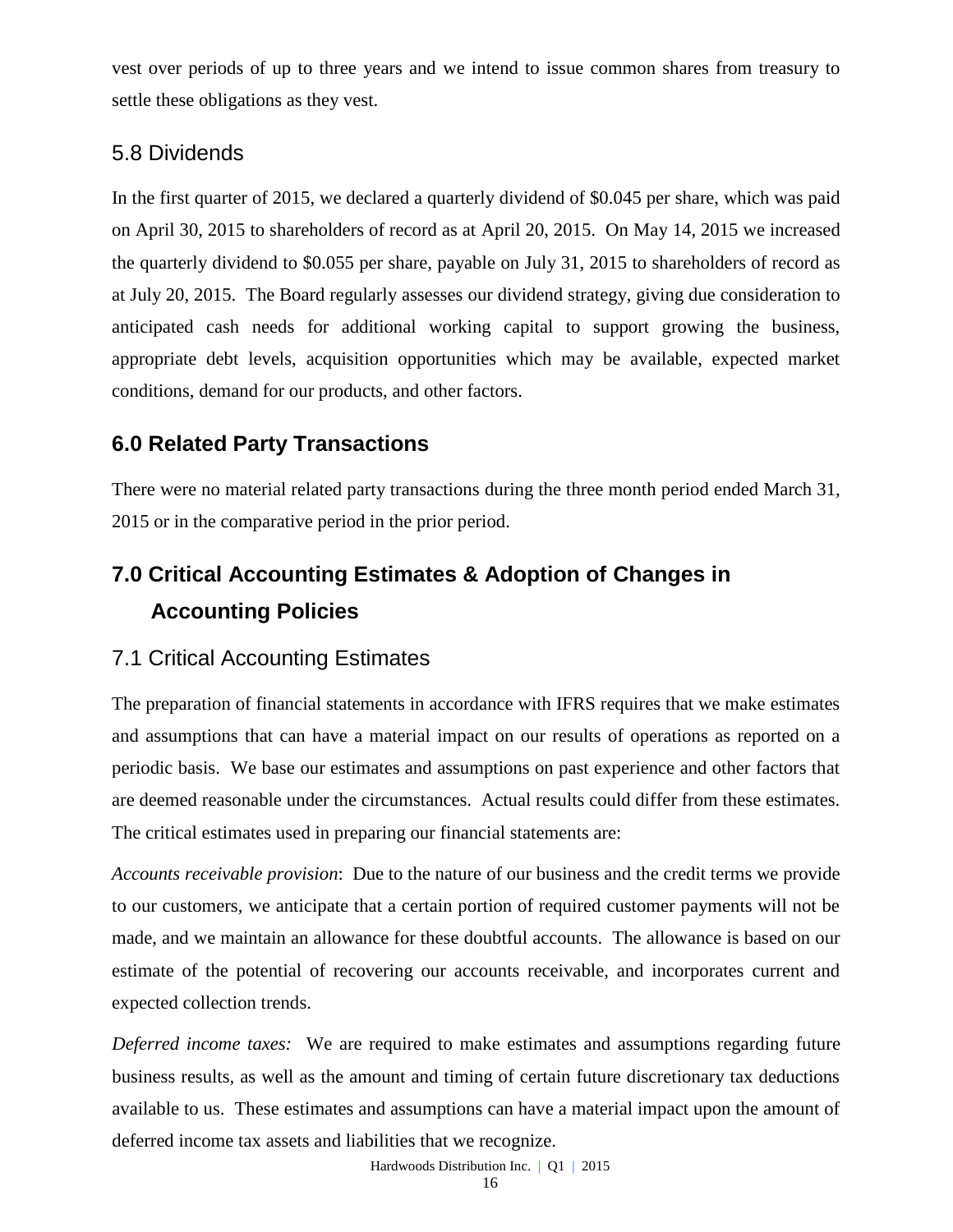*Valuation of inventory:* We are required to make estimates and assumptions regarding the net realizable value of our inventory. The estimates and assumptions may have a material impact on the values at which we recognize inventory.

# 7.2 Adoption of New Accounting Policies

There were no new standards effective January 1, 2015 that have an impact on the Company's Interim Financial Statements.

### **8.0 Risks and Uncertainties**

We are exposed to a number of risks and uncertainties in the normal course of business that could have a negative effect on our financial condition or results of operations. We identify significant risks that we were aware of in our Annual Information Form dated March 26, 2015, and in our Information Circular dated March 26, 2015. Both documents are available to readers at [www.sedar.com.](http://www.sedar.com/)

# **9.0 Internal Control over Financial Reporting**

Our management is responsible for establishing and maintaining adequate disclosure controls and procedures ("DC&P") and internal control over financial reporting ("ICFR"). Any systems of DC&P and ICFR, no matter how well designed, have inherent limitations. Therefore, even those systems determined to be effective can provide only reasonable assurance with respect to information required to be disclosed and financial statement preparation and presentation. There have been no changes in our ICFR during the quarter ended March 31, 2015 that have materially affected, or are reasonably likely to materially affect, our ICFR.

### **10.0 Note Regarding Forward Looking Information**

Certain statements in this MD&A contain forward-looking information within the meaning of applicable securities laws in Canada ("forward-looking information"). The words "anticipates", "believes", "budgets", "could", "estimates", "expects", "forecasts", "intends", "may", "might", "plans", "projects", "schedule", "should", "will", "would" and similar expressions are often intended to identify forward-looking information, although not all forward-looking information contains these identifying words.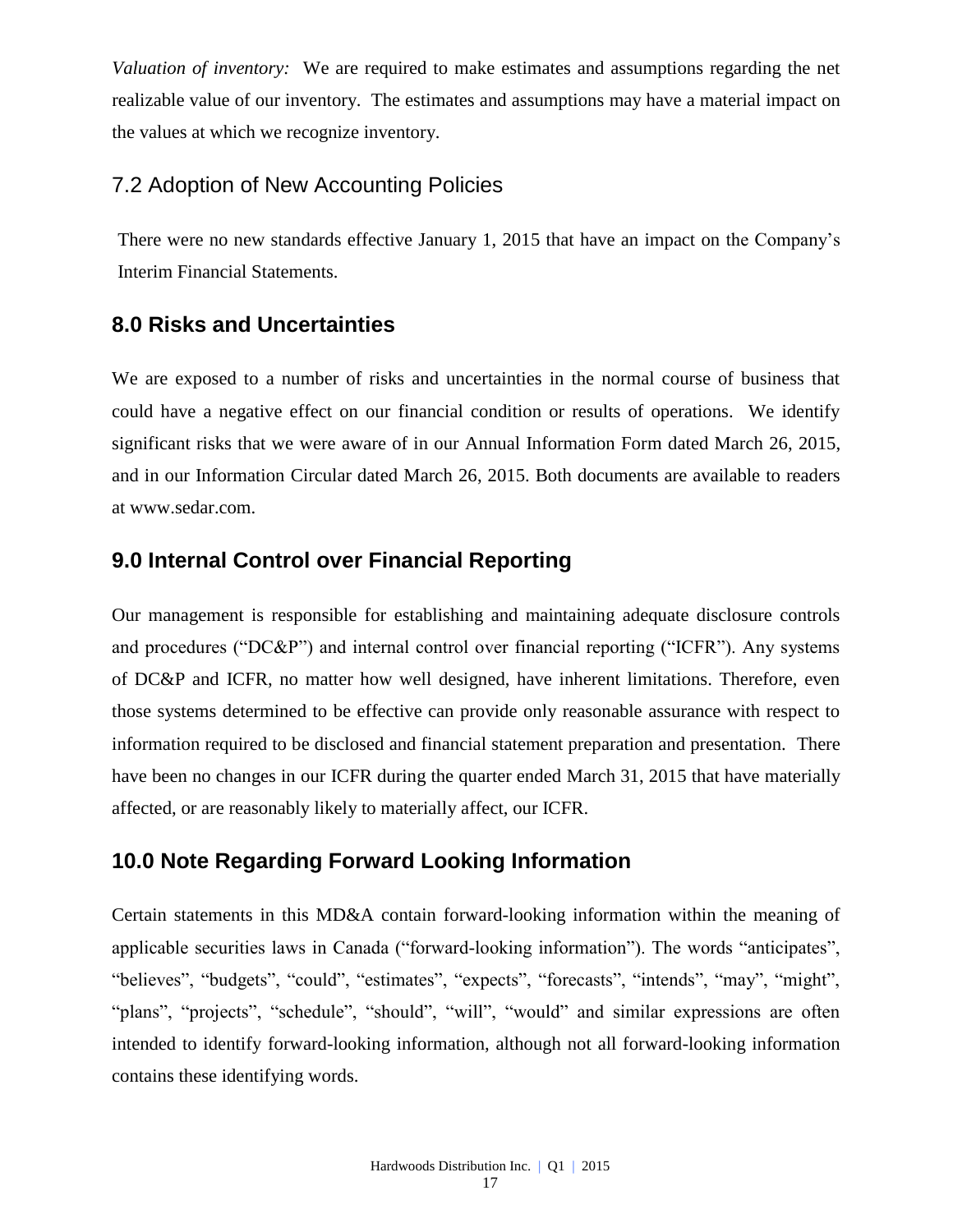The forward-looking information in this MD&A includes, but is not limited to: longer term, the US housing market is expected to continue its recovery and we anticipate a continuation of healthy demand from the US residential construction market in 2015; we reported a first quarter 2015 gross profit margin of 17.1%, a level we view as sustainable based on current market conditions and business mix; economic forecasters continue to predict a multi-year strengthening of the US residential construction market; we expect to achieve continued sales growth through the balance of 2015; product prices are expected to be somewhat weaker in 2015 for hardwood lumber as increased supply works its way through the market; prices for hardwood plywood are expected to remain steady and prices for some composite panel products are expected to increase modestly; we estimate about 60% of our products are used in new residential construction, in the form of cabinets, mouldings, custom finishing, and home furniture, and the balance of our products end up in other sectors of the economy not associated with new residential construction, such as home renovations, finishing millwork for office buildings, restaurant and bar interiors, hotel lobbies, retail point-of-purchase displays, schools, hospitals, custom motor coaches, yacht interiors and other specialty areas; we anticipate that additional annual capital expenditure requirements of approximately \$0.6 million will be required to maintain the productive capacity of the HMI business; we believe we have made sufficient expenditures to sustain productive capacity of our business as it relates to our needs for property, plant and equipment; we do not intend to restrict future dividends in order to fully extinguish our bank debt obligations upon their maturity; the amount of bank debt that will actually be drawn on our available revolving credit facilities will depend upon the seasonal and cyclical needs of the business, and our cash generating capacity going forward; we believe our current credit facilities are sufficient to finance our working capital needs and market expansion strategy; the restricted and performance shares vest over periods of up to three years and we intend to issue common shares from treasury to settle these obligations as they vest; due to the nature of our business and the credit terms we provide to our customers, we anticipate that a certain portion of required customer payments will not be made; we are required to make estimates and assumptions regarding future business results, as well as the amount and timing of certain future discretionary tax deductions available to us; and we are required to make estimates and assumptions regarding the net realizable value of our inventory.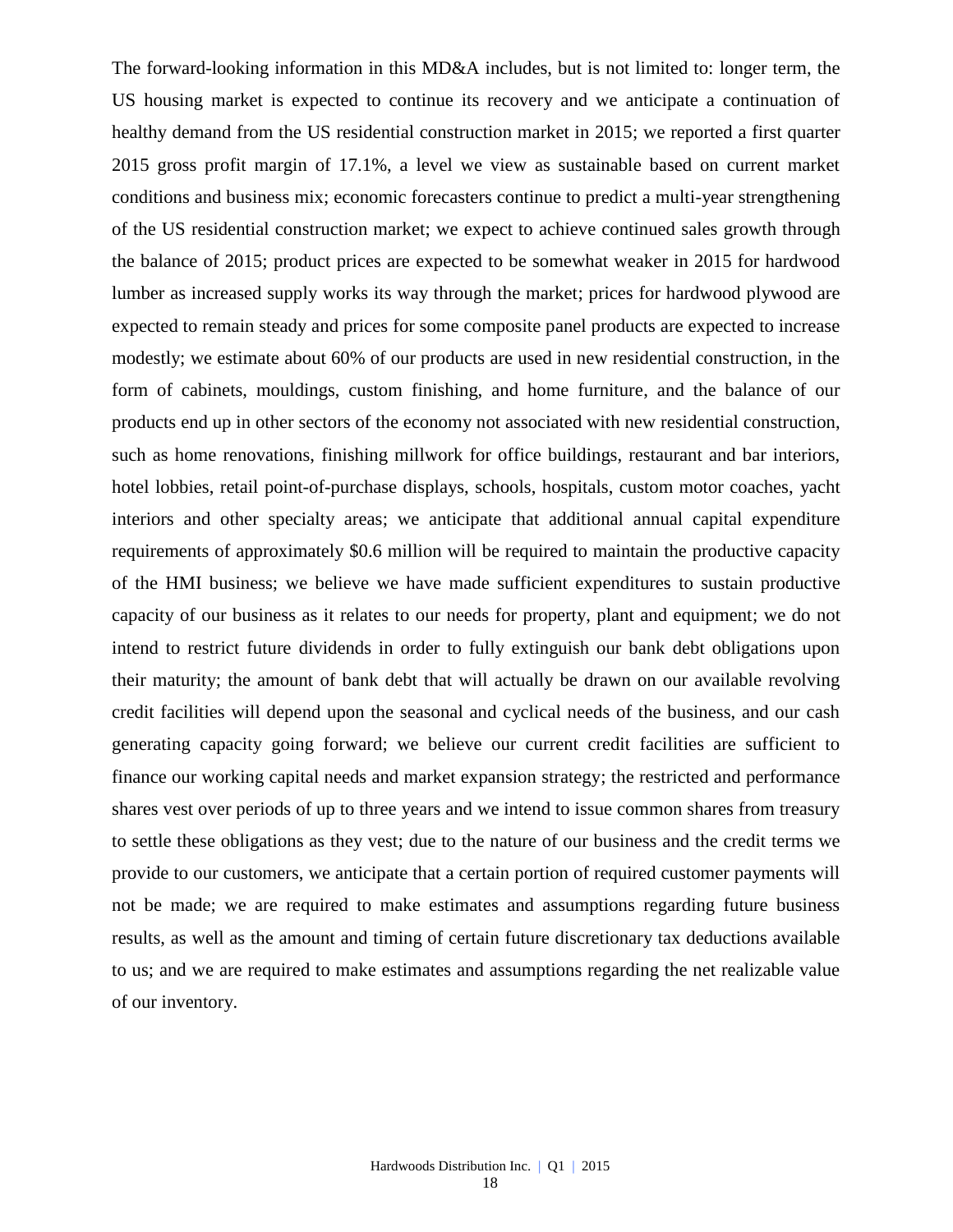The forecasts and projections that make up the forward-looking information are based on assumptions which include, but are not limited to: there are no material exchange rate fluctuations between the Canadian and US dollar that affect our performance; the general state of the economy does not worsen; we do not lose any key personnel; there are no decreases in the supply of, demand for, or market values of hardwood lumber or sheet goods that harm our business; we do not incur material losses related to credit provided to our customers; our products are not subjected to negative trade outcomes; we are able to sustain our level of sales and EBITDA margins; we are able to grow our business long term and to manage our growth; there is no new competition in our markets that leads to reduced revenues and profitability; we do not become subject to more stringent regulations; importation of products manufactured with hardwood lumber or sheet goods does not increase and replace products manufactured in North America; our management information systems upon which we are dependent are not impaired; our insurance is sufficient to cover losses that may occur as a result of our operations; and, the financial condition and results of operations of our business upon which we are dependent is not impaired.

The forward-looking information is subject to risks, uncertainties and other factors that could cause actual results to differ materially from historical results or results anticipated by the forward-looking information. The factors which could cause results to differ from current expectations include, but are not limited to: exchange rate fluctuations between the Canadian and US dollar could affect our performance; our results are dependent upon the general state of the economy; we depend on key personnel, the loss of which could harm our business; decreases in the supply of, demand for, or market values of hardwood lumber or sheet goods could harm our business; we may incur losses related to credit provided to our customers; our products may be subject to negative trade outcomes; we may not be able to sustain our level of sales or EBITDA margins; we may be unable to grow our business long term to manage any growth; competition in our markets may lead to reduced revenues and profitability; we may become subject to more stringent regulations; importation of products manufactured with hardwood lumber or sheet goods may increase, and replace products manufactured in North America; we are dependent upon our management information systems; our insurance may be insufficient to cover losses that may occur as a result of our operations; we are dependent upon the financial condition and results of operations of our business; our credit facilities affect our liquidity, contain restrictions on our ability to borrow funds, and impose restrictions on distributions that